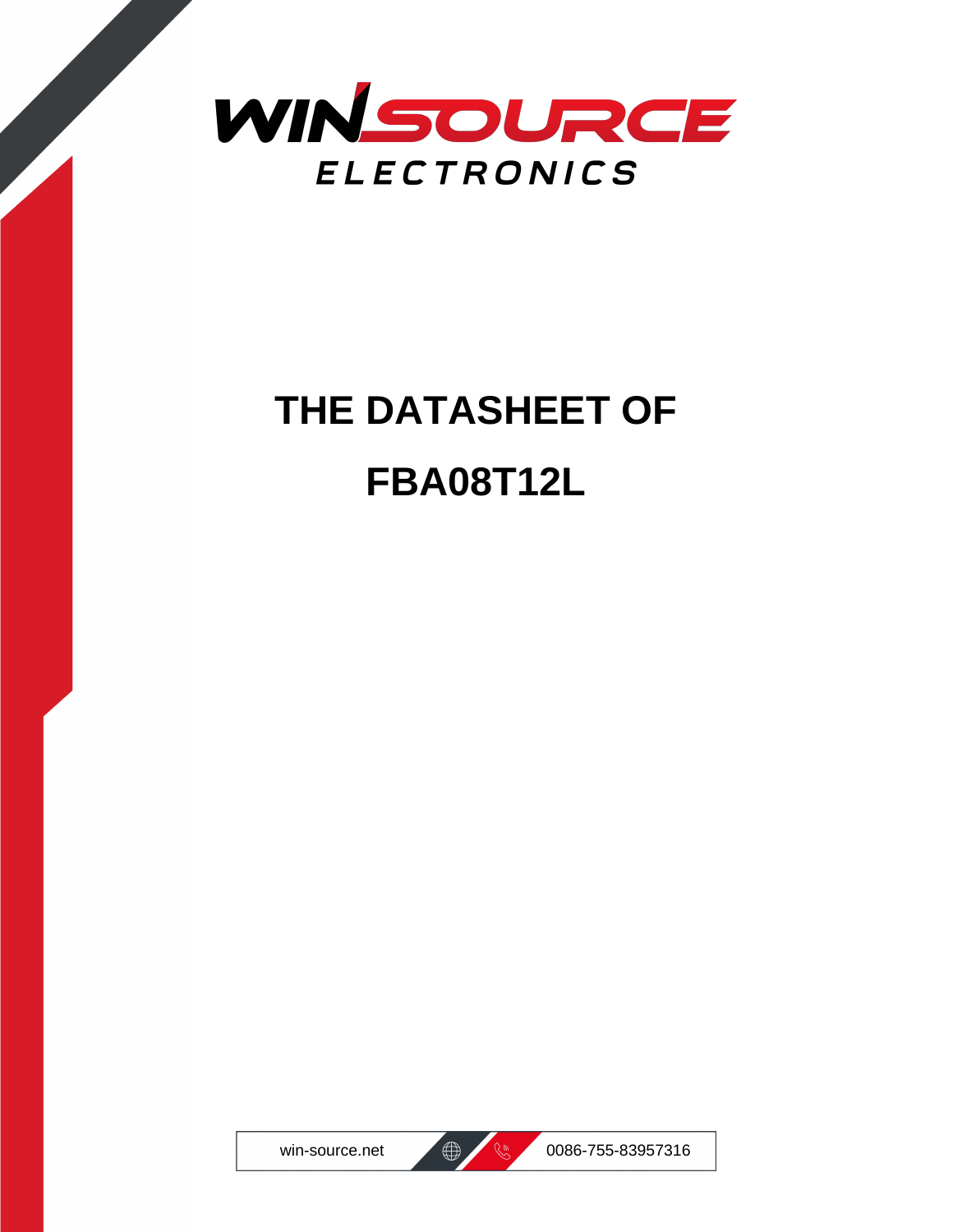

FBA08T (80mm Thin)





FLOW ROTATION

4-ø4.5





#### Features

•≻

- Operating Temperature: -10°C +70°C (65% RH)
- Storage Temperature: -40°C +75°C (65% RH)
- Bearing Type: Hydro Wave
- Aerodynamic blade and venturi design
- Locked rotor protection and auto-start function
- Lower circuit noise by new IC
- Optional third wire lead signal (Locked rotor alarm sensor)

#### Basic Data *(nominal at room temperature)*

|                  | <b>Rated</b><br><b>Voltage</b><br>$\omega$ | <b>Operating</b><br><b>Voltage</b><br>$($ <sup><math>\mathbf{v}</math></sup> | <b>Rated</b><br><b>Current</b><br>(mA) | <b>Rated</b><br><b>Input</b><br>(W) | <b>Nominal</b><br><b>Speed</b><br>(r/min) | <b>Maximum</b><br><b>Air Flow</b> |       | <b>Maximum</b><br><b>Air Pressure</b> |      | <b>Noise</b> |
|------------------|--------------------------------------------|------------------------------------------------------------------------------|----------------------------------------|-------------------------------------|-------------------------------------------|-----------------------------------|-------|---------------------------------------|------|--------------|
|                  |                                            |                                                                              |                                        |                                     |                                           | (m3/min)                          | (CFM) | (mmH20)                               | (Pa) | $(dB-A)$     |
| <b>FBA08T12L</b> | 12                                         | $7 - 13.8$                                                                   | 79                                     | 0.95                                | 2000                                      | 0.62                              | 21.9  | 1.55                                  | 15.2 | 23.0         |
| FBA08T12H        | 12                                         | $7 - 13.8$                                                                   | 200                                    | 2.40                                | 3100                                      | 0.95                              | 33.5  | 3.20                                  | 31.4 | 34.0         |
| FBA08T24L        | 24                                         | $14 - 27.6$                                                                  | 47                                     | 1.13                                | 2000                                      | 0.62                              | 21.9  | 1.55                                  | 15.2 | 23.0         |
| FBA08T24H        | 24                                         | $14 - 27.6$                                                                  | 110                                    | 2.64                                | 3100                                      | 0.95                              | 33.5  | 3.20                                  | 31.4 | 34.0         |

**BU**